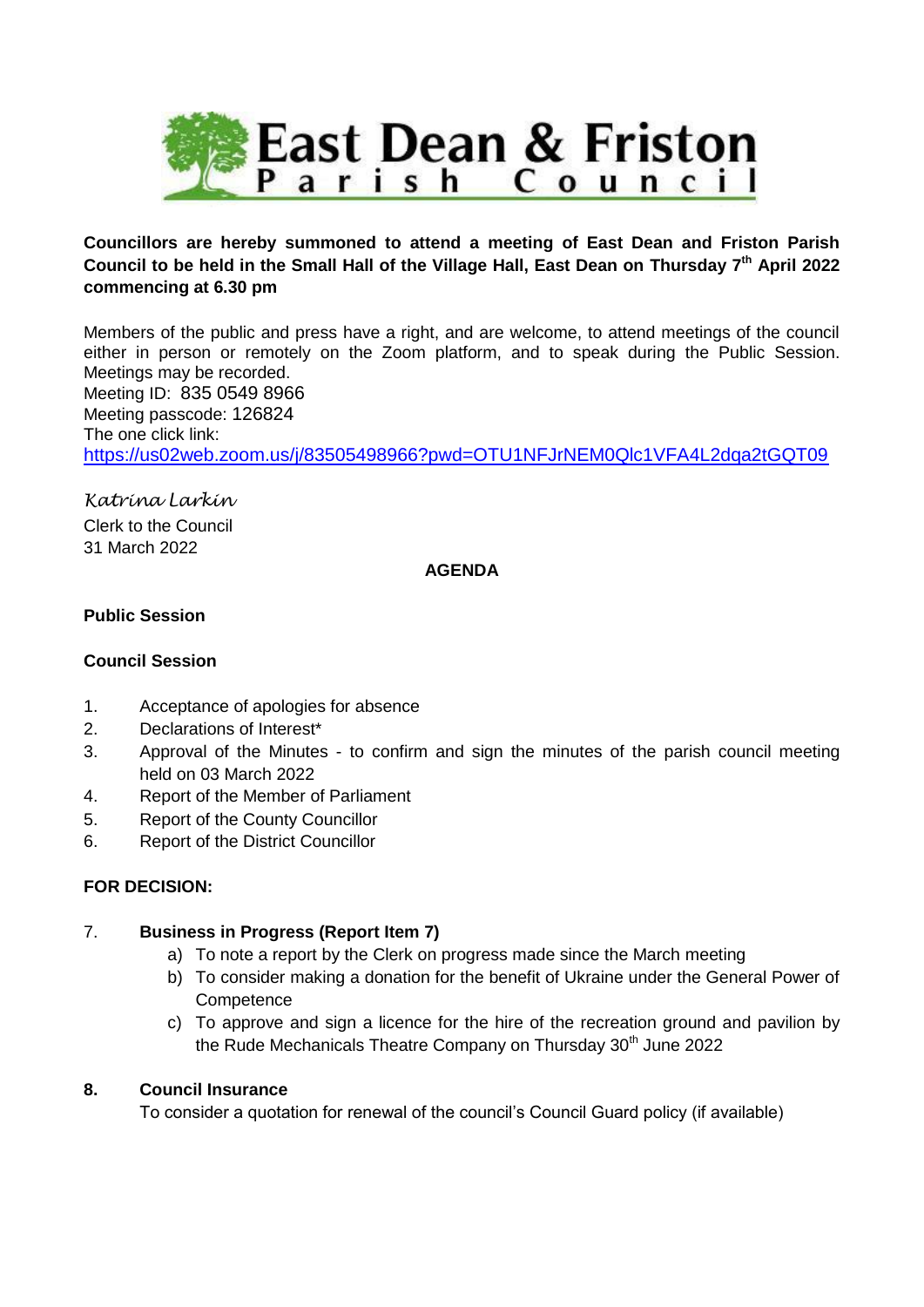# **9. Council accountancy software purchase (Report Item 9)**

To consider the purchase of a sector-specific accountancy software package that is enabled for HMRC's Making Tax Digital requirement

# **10. Annual Village Meeting 2022 (Report Item 10)**

To note a report on responses from village organisations and approve a draft agenda

-------------------------------------------------------------------------------------------------------------------------

### 11. **Village Design Statement/Neighbourhood Plan**

- a) To allocate staff time to the revision of the Village Design Statement
- b) To consider a budget for consultancy work

### 12. **Requests for Resources (Report Item 12)**

- a) To approve a donation of up to £250 to the Residents' Association for East Dean in Bloom
- b) To approve a donation of £500 to the Residents' Association for Interpretation Boards on the wildflower strip at the recreation ground

### 13. **Local Council Award Scheme (Report Item 13)**

To note a report on progress with an application for a Foundation Award

### **14. National Association of Local Councils**

To respond to a consultation on the service requirements of smaller councils

### **15. Payments and Receipts (Report Item 15)**

- a) To approve payments for April 2022 and note receipts for March 2022
- b) To approve a grant of £50 to the Community Watch
- c) To approve payment of £431 for repair of three road signs on the Downlands Estate

#### **FOR NOTING:**

16. Urgent Items not on the Agenda which the Chair is of the opinion should be considered as a matter of urgency but not decision.

#### 17. **Reports**

- a) Chair of the Council
- b) Planning Committee to note the draft minutes of the committee meeting held on 15 March 2022
- c) Finance to note the draft Final Accounts for the financial year ended 31 March 2022 (Report Item 17c to follow)
- d) Traffic Management Working Group
- e) Rights of Way and Highways to consider items for referral to the next county liaison meeting (Strengthening Local Relationships), 28<sup>th</sup> April 2022
- f) Tree Warden
- g) Recreation Ground
- h) Environment
- i) Platinum Jubilee Events
- j) Cuckmere Buses to note the agenda for the next stakeholders' meeting on  $13<sup>th</sup>$ April 2022 and the minutes of the last meeting on 22 November 2022